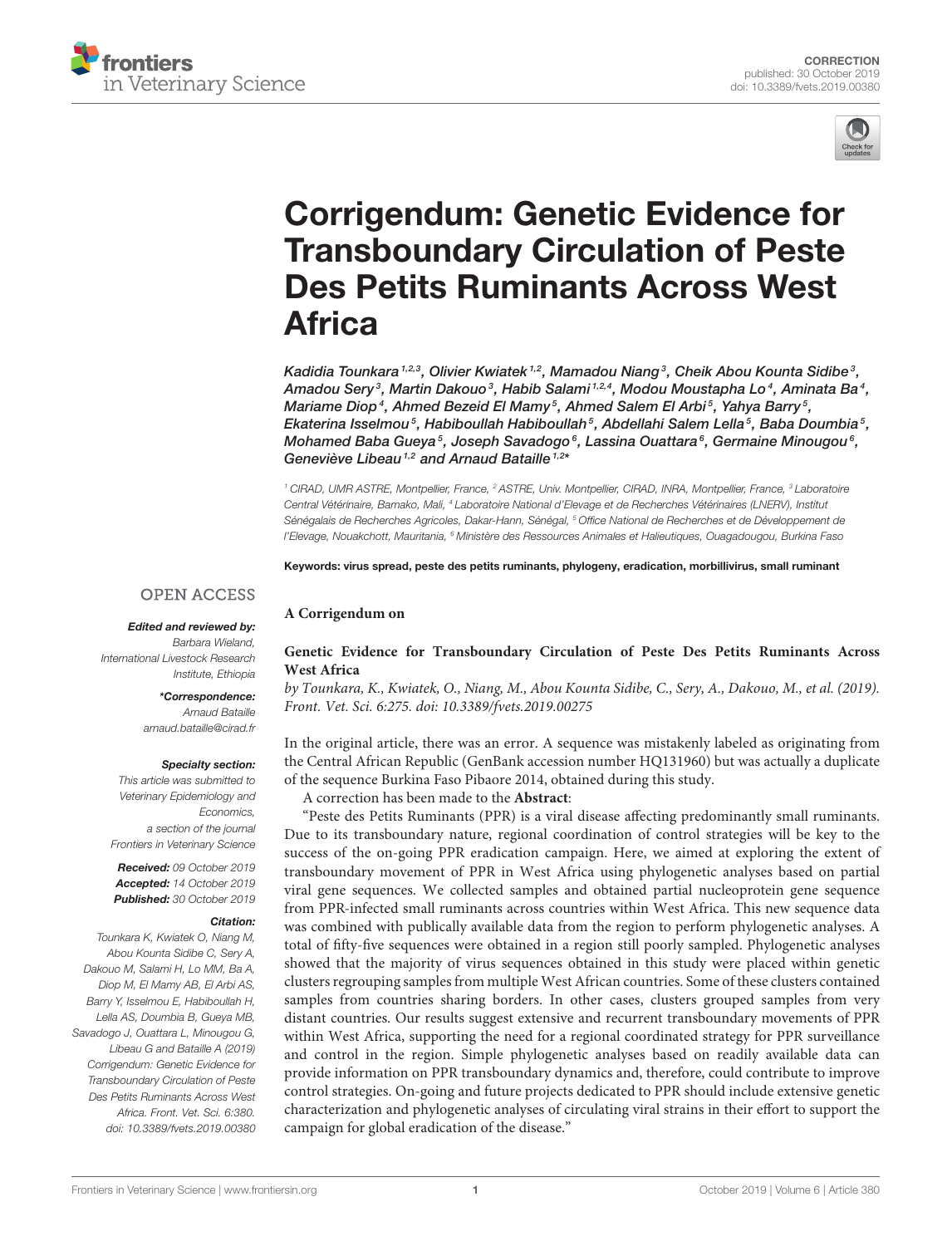A correction has been made to the **Introduction**, paragraph five:

"Due to transhumance and poorly controlled movement of animals across the region, we expect to find evidence of close phylogenetic relationship between PPRV strains in West Africa. We collected samples and obtained partial N gene sequences from PPRV-infected small ruminants across countries within West Africa. This new sequence data was combined with publically available data from the region to perform phylogenetic analyses and test this hypothesis."

A correction has been made to the **Results**, paragraph two:

"Phylogenetic analyses showed that all the sequences obtained belonged to the lineage II (LII) of PPRV (**[Figure 1](#page-2-0)**). The sample collected in Mali in 1999 was positioned at the base of all the LII samples collected in 2000–2014. Despite the short length of the sequences aligned (255 bp), multiple genetic clusters could be observed in the phylogenetic trees, with moderate (54–66%) or good (70–87%) bootstrap support for one or two inference method used **[\(Figure 1\)](#page-2-0)**. All sequences obtained in this study, except three samples from Mali, were placed within one of five genetic clusters regrouping samples from multiple West African and Central African countries (C1- C5 in **[Figures 1](#page-2-0)**, **[2](#page-3-0)**). Cluster 1 included samples from Mali and Burkina Faso obtained in this study and samples from Liberia and Ivory Coast. Within this cluster, close phylogenetic relationship was observed between two samples from Burkina Faso and Liberia (Cluster 1a). One sample from Dakar belonged to Cluster 2 with other samples from Senegal and Benin. Samples from Mali, Senegal and Mauritania formed Cluster 3. The sample collected in Burkina Faso in 2008 clustered with a sample from Ghana (Cluster 4). Finally, sequences obtained in this study from Ghana and Burkina Faso formed the Cluster 5 with samples from Benin and Nigeria **[\(Figures 1](#page-2-0)**, **[2\)](#page-3-0)**. Bootstrap support was highest for Cluster 1b (87%) and 5 (70%)."

A correction has been made to the **Discussion**, paragraph three:

"Phylogenetic analyses based on sequence data from this lineage can be used to study transboundary PPRV dynamics in the West African region, characterized by complex transboundary movements of animals through transhumance and trade. Indeed, our results showed that we could identify different genetic clusters within lineage II containing samples from more than one West African country, although good statistical support was obtained for only two of them. Some of these clusters consisted of samples from countries sharing borders (for example cluster 5 with samples from Ghana, Burkina Faso, Benin and Nigeria; **[Figure 2](#page-3-0)**). In other cases, clusters grouped samples from very distant countries. This is the case for cluster 1a, which suggest virus circulation between Burkina Faso and Liberia (∼1,500 km). Livestock trade between West African countries is extensive, with movement generally going from producers in the Sahel region toward southern West African countries (14). Our results corroborate previous studies highlighting the risk of intraregional trade for disease emergence (22)."

Lastly, corrections have been made to **[Figure 1](#page-2-0)** and **[Figure 2](#page-3-0)**. The corrected figures appear below.

The authors apologize for these errors and state that this does not change the scientific conclusions of the article in any way. The original article has been updated.

Copyright © 2019 Tounkara, Kwiatek, Niang, Abou Kounta Sidibe, Sery, Dakouo, Salami, Lo, Ba, Diop, El Mamy, El Arbi, Barry, Isselmou, Habiboullah, Lella, Doumbia, Gueya, Savadogo, Ouattara, Minougou, Libeau and Bataille. This is an open-access article distributed under the terms of the [Creative Commons Attribution License \(CC BY\).](http://creativecommons.org/licenses/by/4.0/) The use, distribution or reproduction in other forums is permitted, provided the original author(s) and the copyright owner(s) are credited and that the original publication in this journal is cited, in accordance with accepted academic practice. No use, distribution or reproduction is permitted which does not comply with these terms.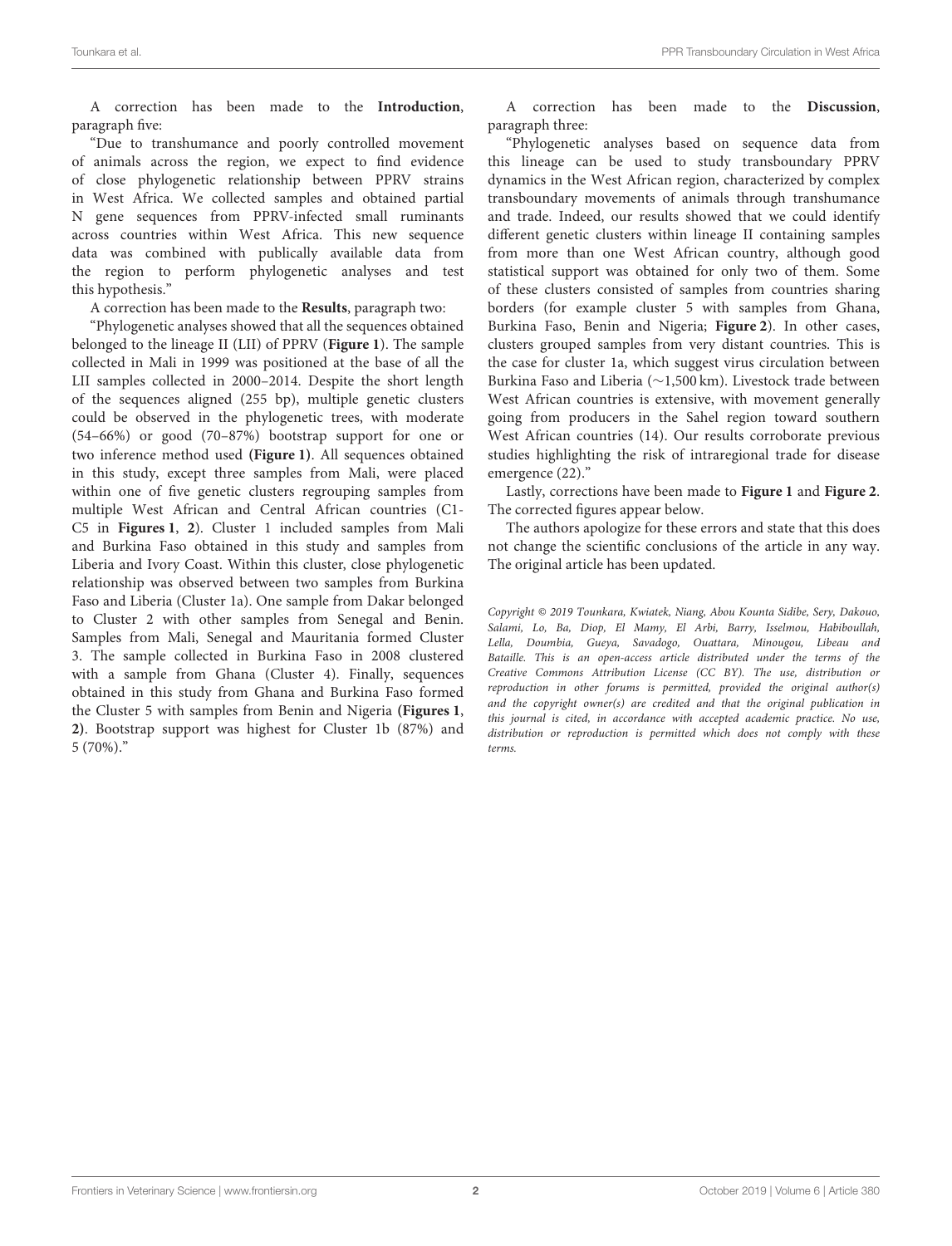

<span id="page-2-0"></span>N gene sequences of peste des petits ruminants virus (PPRV) samples, with a special focus on West Africa. Samples collected in this study are indicated by icons according to sampling location (A Burkina Faso, VGhana, OMali, Mauritania, CSenegal). Genetic clusters of interest to this study are indicated with colored branches, and named C1 to C5. The numbers at the nodes are bootstrap values obtained from 1,000 replicates (Neighboring-Joining/ Maximum Likelihood methods). Bootstrap values are shown if >50% for at least one inference method.